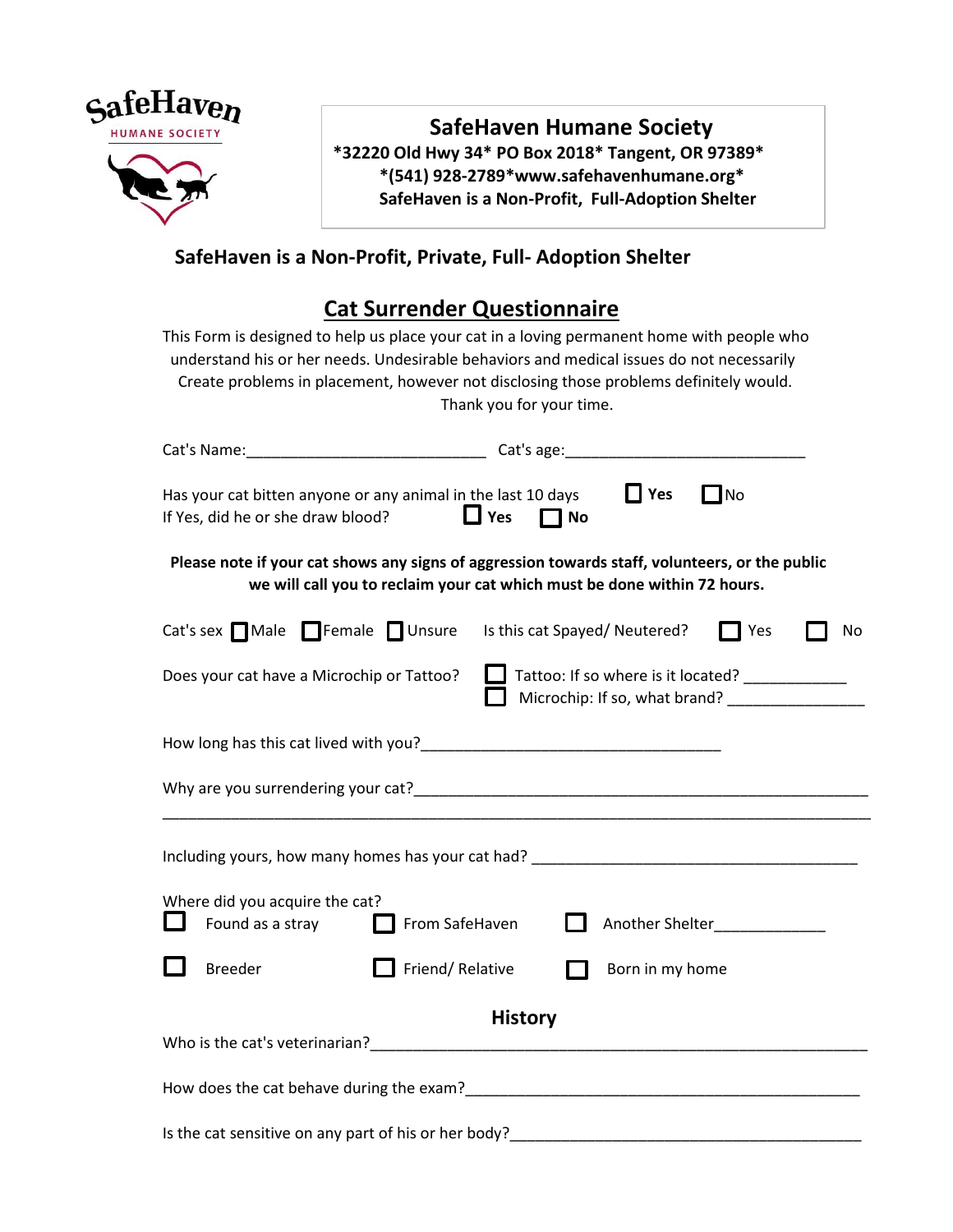| Does he/she have any known medical issues?<br>$\Box$ No<br>If yes, please explain:<br>$\blacksquare$ Yes                                                                                                                                                                                           |
|----------------------------------------------------------------------------------------------------------------------------------------------------------------------------------------------------------------------------------------------------------------------------------------------------|
| $\Box$ No<br>If yes, what: The same state of the state of the state of the state of the state of the state of the state of the state of the state of the state of the state of the state of the state of the state of the state of the stat<br>Is the cat currently on any medications? $\Box$ Yes |
|                                                                                                                                                                                                                                                                                                    |
| <b>Lifestyle and Home Life</b><br>Where has the cat been allowed? ?<br>Inside Only <b>Q</b> Outside Only<br><b>Both</b>                                                                                                                                                                            |
|                                                                                                                                                                                                                                                                                                    |
|                                                                                                                                                                                                                                                                                                    |
| How would you describe the cat's behavior around children?<br>Friendly<br>Playful Tolerant Afraid<br>Snappy<br>Too much for small children <b>Dumber 10</b> Never been around children                                                                                                             |
| Would you recommend placing the cat in a home with children?<br>Yes $\Box$<br>No<br>Does Not Matter<br>l 1                                                                                                                                                                                         |
| How would you describe your household?<br>Active<br>m.<br>Noisy<br>$\Box$<br>Quiet<br>' '<br>Average                                                                                                                                                                                               |
| How would you describe the cat's behavior around dogs?<br>Aggressive   Friendly<br>Afraid<br>Indifferent<br>Playful<br>Never been around                                                                                                                                                           |
| Would you recommend placing the cat in a home with dogs?<br>Does Not Matter<br>Yes<br>No                                                                                                                                                                                                           |
| How would you describe the cat's behavior around other cats?<br>Afraid<br>Aggressive<br>Friendly<br>Indifferent $\Box$<br>Playful<br>Never been around                                                                                                                                             |
| Does your cat consistently use a litter box?<br>Yes<br>No                                                                                                                                                                                                                                          |
| Does he/she share the litter box with other cats?<br>$\Box$ Yes<br>No                                                                                                                                                                                                                              |
| Is the cat declawed?<br>No If yes, is it just front or on all four paws?<br>$\Box$ Yes                                                                                                                                                                                                             |
| Does the cat use a scratching post? $\Box$ Yes<br>No If yes, what type?<br>1992 - The Monte Lines, what type?<br>1992 - The Monte Lines, what type?<br>1994 - The Monte Lines, what type?<br>1994 - The Monte Lines, what type?                                                                    |
|                                                                                                                                                                                                                                                                                                    |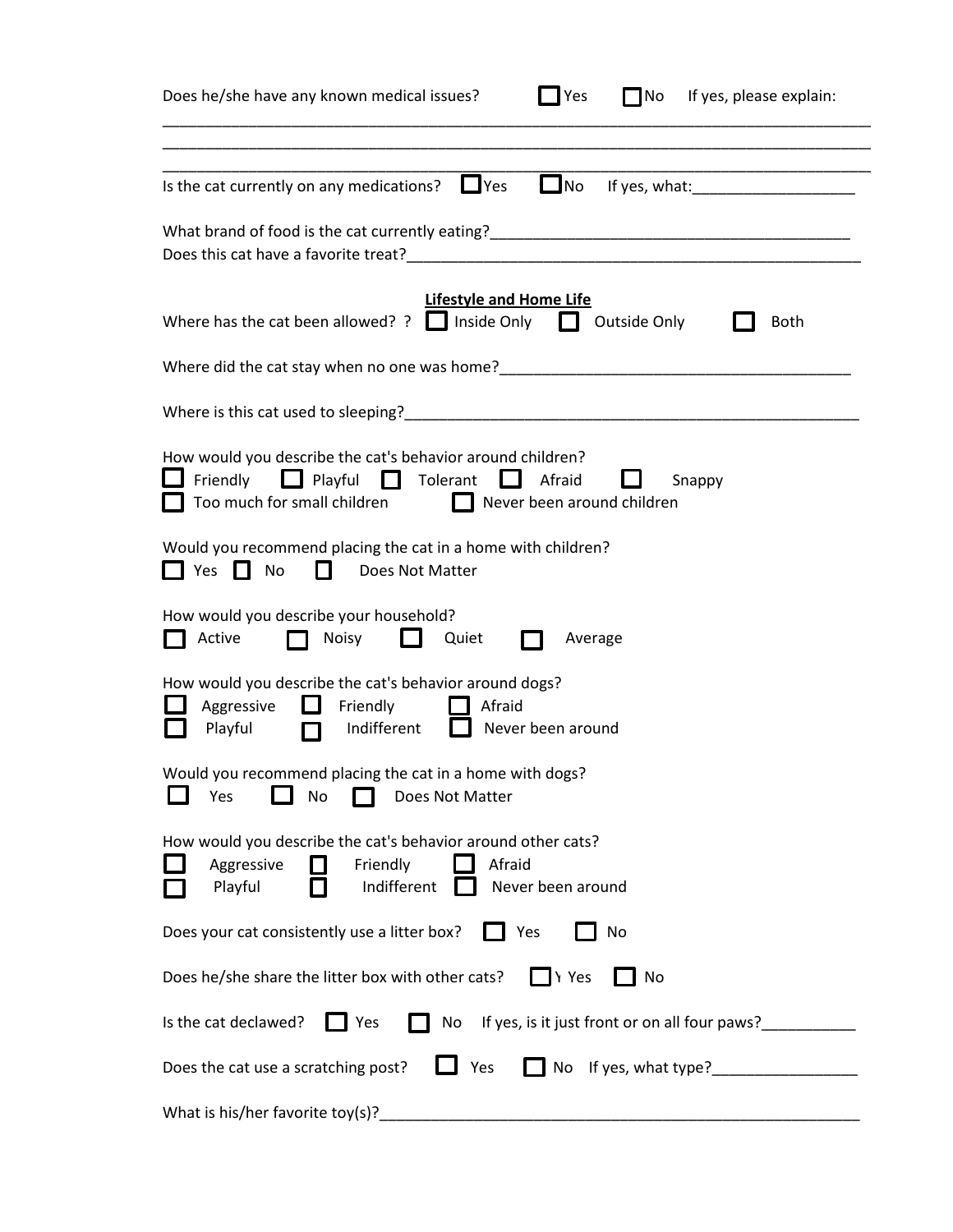| the control of the control of the control of the control of the control of the control of the control of the control of the control of the control of the control of the control of the control of the control of the control |  |
|-------------------------------------------------------------------------------------------------------------------------------------------------------------------------------------------------------------------------------|--|
| the control of the control of the control of the control of the control of the control of the control of the control of the control of the control of the control of the control of the control of the control of the control |  |
|                                                                                                                                                                                                                               |  |
|                                                                                                                                                                                                                               |  |
|                                                                                                                                                                                                                               |  |
| Can new adopters contact you with questions regarding their new cat?<br>If yes, please include your name and contact information.                                                                                             |  |
|                                                                                                                                                                                                                               |  |
|                                                                                                                                                                                                                               |  |
| E-Mail Address:                                                                                                                                                                                                               |  |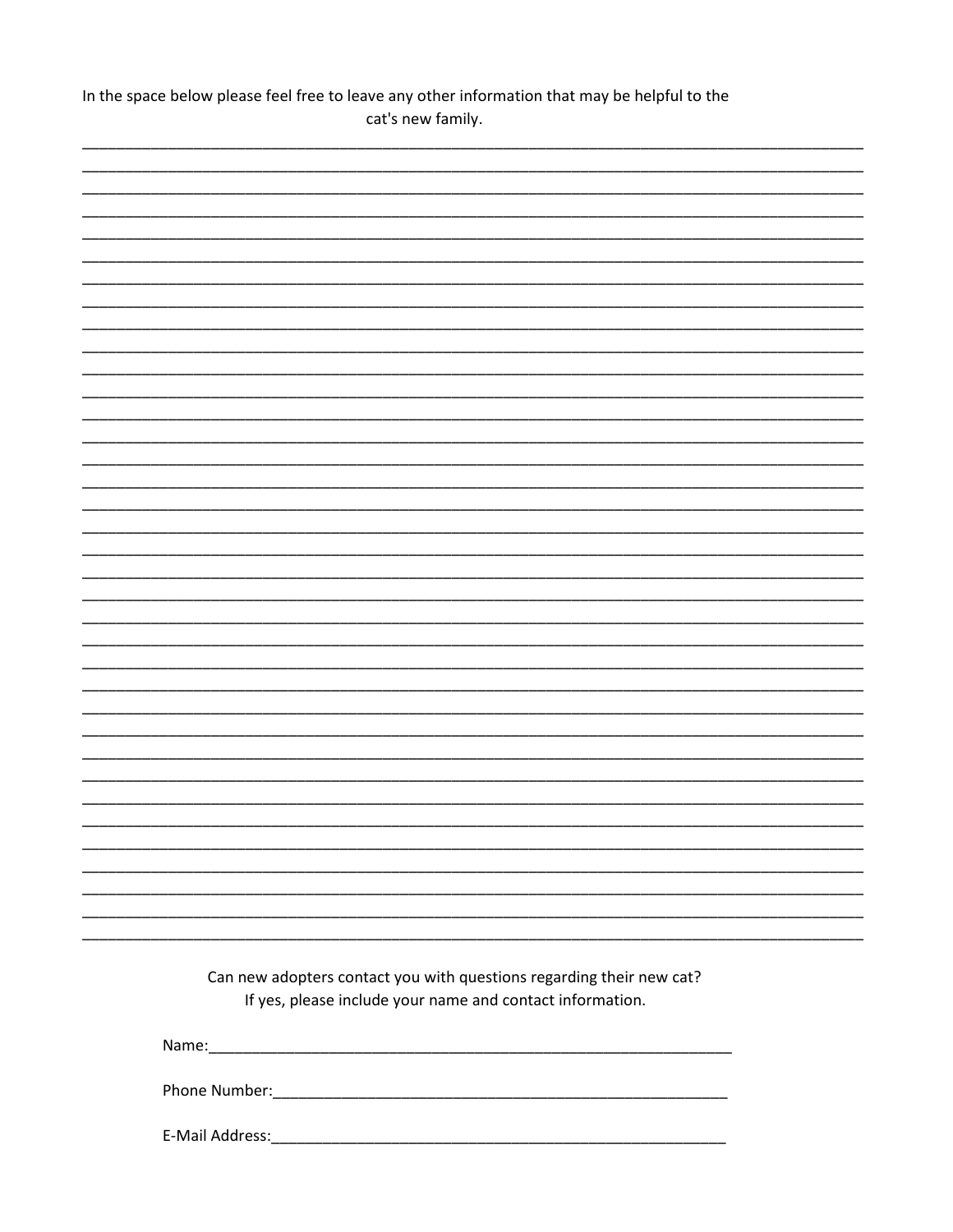$\mathcal{L}=\mathcal{L}$